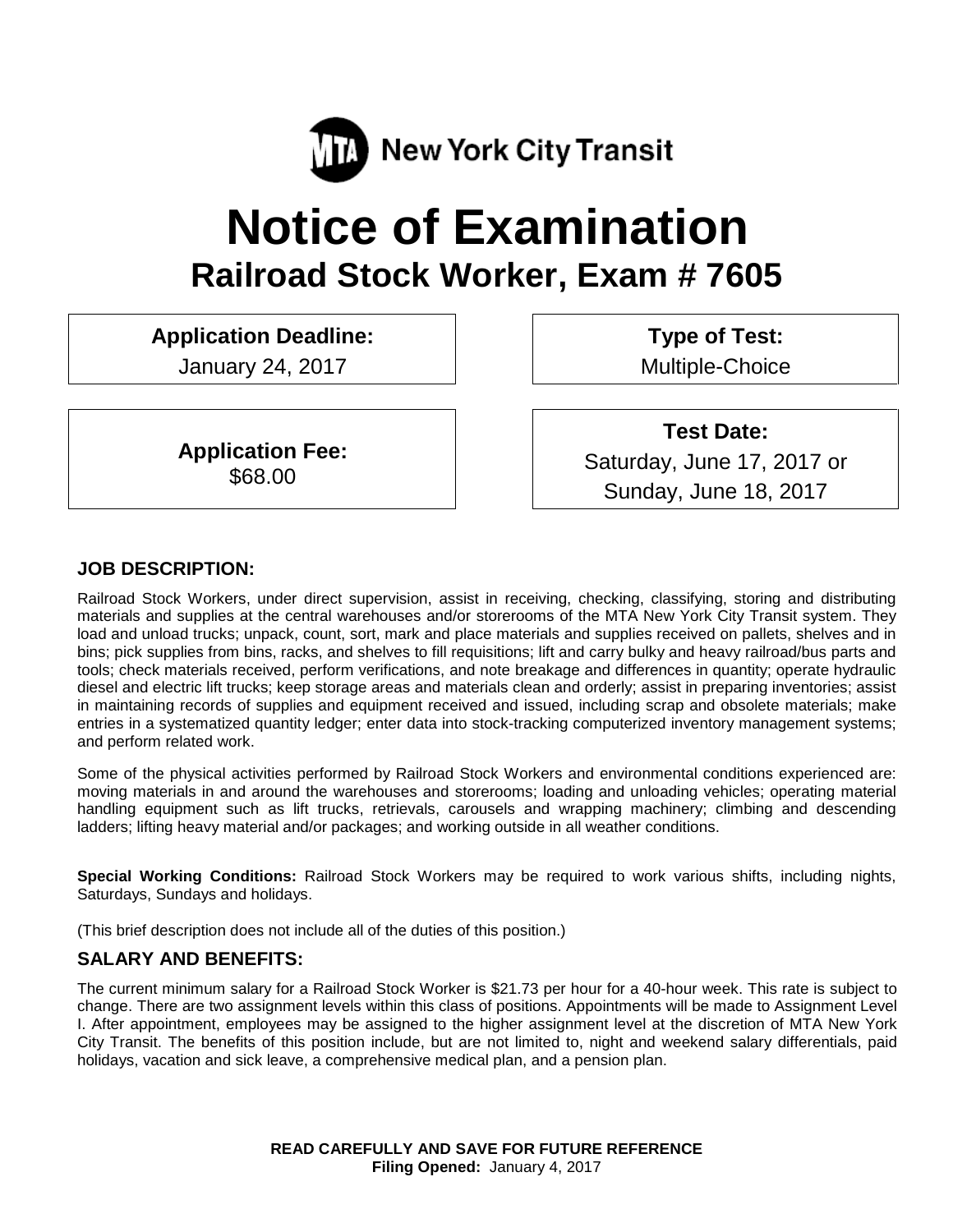## **HOW TO QUALIFY:**

**Education and Experience Requirements:** By the **last day of the application period** you must have:

- 1. Three years of full-time satisfactory experience as a stock assistant, stock clerk, or stock worker in an industrial, manufacturing or wholesaling business or similar large-scale environment which stocks railroad, bus, automotive, machine, aircraft or marine maintenance tools and production parts, plumbing, hardware, or sheet metal supplies and tools; or
- 2. Two years of full-time satisfactory experience as described in "1" above and a four year high school diploma or its educational equivalent approved by a State's Department of Education or a recognized accrediting organization.

**Types of experience which are NOT acceptable** to qualify for an appointment to this position include: retail store stock clerk, manually replacing inventory on shelves in a retail establishment, such as a supermarket, clothing store, or similar general retail store or establishment.

# **REQUIREMENTS TO BE APPOINTED:**

**Driver License Requirement:** At the time of appointment, you must have a Motor Vehicle Driver License valid in the State of New York with no disqualifying restrictions that would preclude the performance of the duties of this title. If you have moving violations, a license suspension or an accident record you may be disqualified. This license must be maintained for the duration of your employment in the title.

**Drug Screening Requirement:** You must pass a drug screening in order to be appointed.

**Residency:** New York City residency is not required for this position.

**English Requirement:** You must be able to understand and be understood in English.

**Proof of Identity:** Under the Immigration Reform and Control Act of 1986, you must be able to prove your identity and your right to obtain employment in the United States prior to employment with MTA New York City Transit.

## **HOW TO OBTAIN AN APPLICATION:**

During the application period, you may obtain an *Application* for this examination online at <http://mta.info/nyct/hr/appexam.htm> or in person at the MTA New York City Transit Exam Information Center as indicated below.

**MTA NEW YORK CITY TRANSIT EXAM INFORMATION CENTER:** Open Monday through Friday, from 9 AM to 3 PM, in the lobby at 180 Livingston Street, Brooklyn, New York. Directions: take the A, C, F or R trains to the Jay Street-Metro Tech Station, or the 2 or the 3 train to the Hoyt Street Station. The MTA New York City Transit Exam Information Center will be closed on Monday, January 16, 2017.

## **REQUIRED FORMS:**

**Application:** Make sure that you follow all instructions included with your *Application*, including payment of fee. Save a copy of the instructions for future reference.

**Education and Experience Test Paper:** Write your social security number in the box at the top of the cover page, and the examination title and number in the box provided. This form must be filled out completely and in detail for you to receive your proper rating. Keep a copy of your completed Education and Experience Test Paper for your records.

**Foreign Education Fact Sheet (Required only if you need credit for your foreign education for this examination):** If you were educated outside the United States, you must have your foreign education evaluated to determine its equivalence to education obtained in the United States. The services that are approved to make this evaluation, as well as instructions on how to submit this evaluation are listed in the *Foreign Education Fact Sheet* included with your application packet. When you contact the evaluation service, ask for a "document-by-document" (general) evaluation of your foreign education.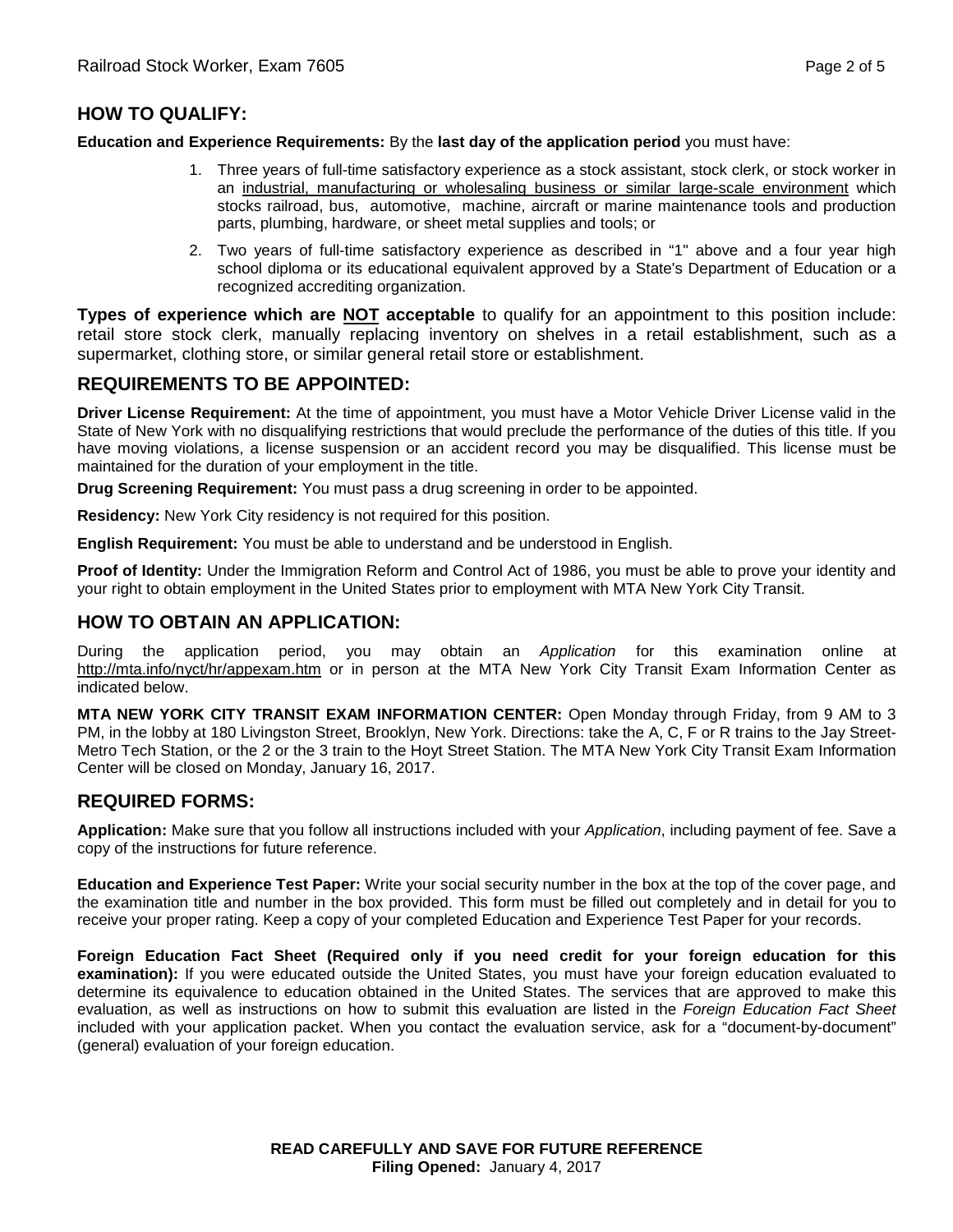# **HOW TO SUBMIT AN APPLICATION AND PAY THE APPLICATION FEE:**

If you believe you meet the requirements in the "How to Qualify" section, you **must** apply by mail. MTA New York City Transit will **not** accept applications in person.

#### **Applications by Mail must:**

- 1. Include all the required forms, as indicated in the Required Forms section above*.*
- 2. Be postmarked by the last day of the application period.
- 3. Be mailed to the address in the "Correspondence Section" of this notice.
- 4. Include the appropriate fee in the form of a money order.

#### **The Money Order (Postal Money Order Preferred) must:**

- 1. Be made payable to MTA New York City Transit.
- 2.Be valid for one year.
- 3.Have the following information written on it: your name, home address, the last four digits of your social security number, and the exam title and exam number.

Save your money order receipt for future reference and proof of filing an *Application*.

#### **Cash and personal checks will not be accepted.**

**Application Fee:** This fee is generally not refundable. Under special circumstances, you may be entitled to a refund. You should refer to the Department of Citywide Administrative Services (DCAS) General Exam Regulations to determine if you are entitled to a refund prior to requesting a refund. You can refer to the bottom of the last page of this Notice of Examination for instructions on how to obtain a copy of the DCAS General Exam Regulations.

## **HOW TO SUBMIT AN APPLICATION WHEN REQUESTING A FEE WAIVER:**

Applicants who wish to request a Fee Waiver must obtain an *Application* in person at the MTA New York City Transit Exam Information Center as indicated above and must submit the *Application* and required forms by mail **by the last day of the application period**.

MTA New York City Transit will not accept applications in person. Additional information on requesting an application fee waiver is available with the *Application*.

## **ADMISSION LETTER:**

An *Admission Letter* will be mailed to you about 10 days before the date of the multiple-choice test. If you do not receive an *Admission Letter* at least 4 days before the date of the multiple-choice test date, you may obtain a duplicate letter at the MTA New York City Transit Exam Information Center (as indicated above). A paper copy of the *Admission Letter* is your ticket for admission to the multiple-choice test.

#### **THE TEST:**

You will be given a competitive multiple-choice test. You must achieve a score of at least 70% to pass this test. Your score on this test will determine your place on an eligible list.

Veterans' or Disabled Veterans' Credit will be granted only to eligible passing candidates who request that they be applied. Veterans' or Disabled Veterans' Credit should be requested at the time of application, but **must** be requested before the date the eligible list is established. Claims for Veterans' or Disabled Veterans' Credit cannot be made once the eligible list is established.

The multiple-choice test may include questions on stock handling in the following areas: receiving, distribution, issuing, and storing methods; shipping, loading, and unloading; safety in operating equipment and performing work; ability to read and understand operating instructions and procedures; processing paper work and reports; keeping records; basic job-related arithmetic, including weights and volume measurements; knowledge of tools and commodity classes used in stock; and other related areas.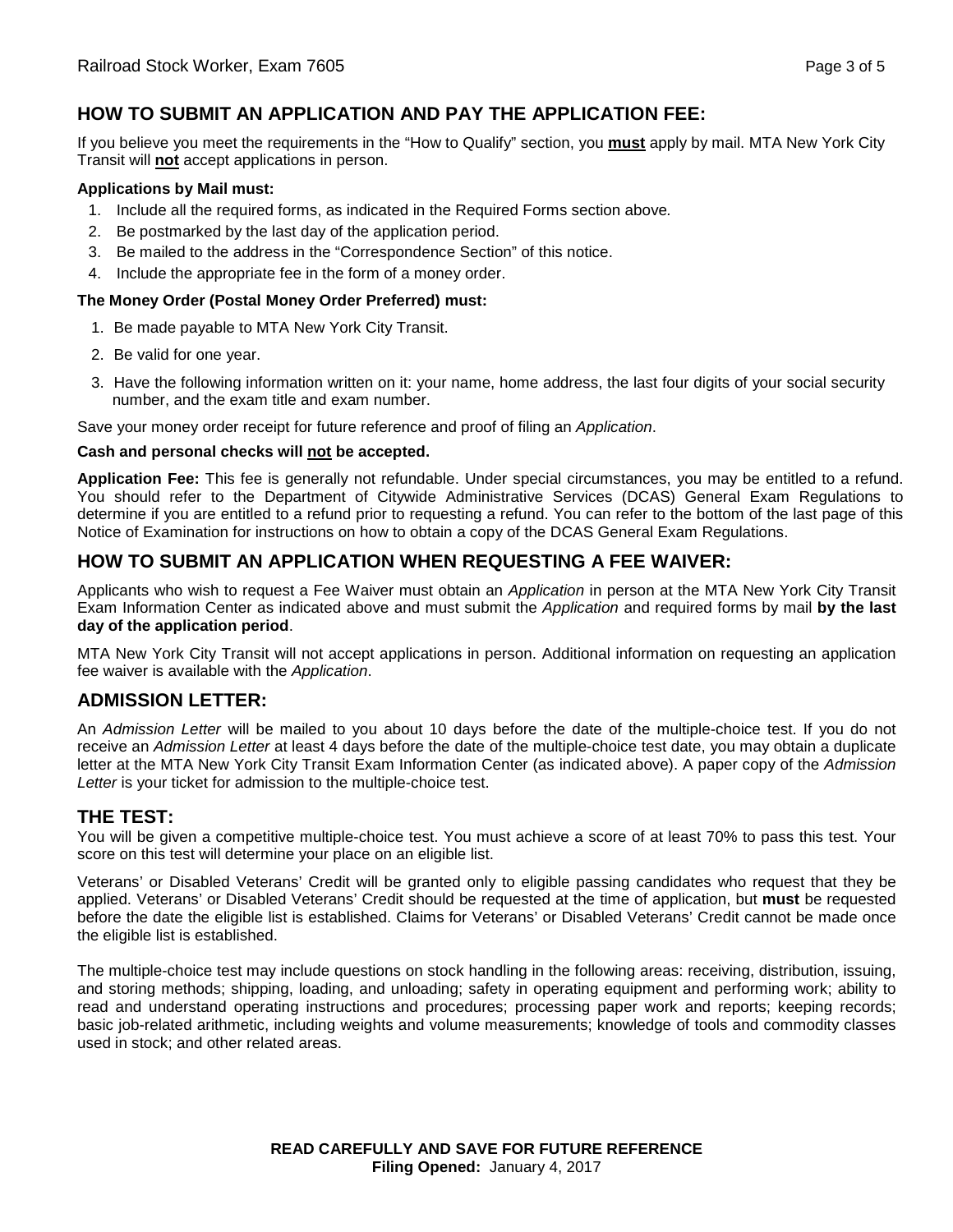## **TEST ADMINISTRATION GUIDELINES:**

**Warning:** You are not permitted to enter the test site with cellular phones, beepers, pagers, cameras, portable media players, or other electronic devices. Calculators are permitted; however, they must be hand-held, battery or solar powered, numeric only. Calculators with functions **other than** addition, subtraction, multiplication and division **are prohibited**. Electronic devices with an alphabetic keyboard or with word processing or data recording capabilities such as planners, organizers, etc. are prohibited. If you use any of these devices in the building at any time before, during or after the test, you may **not** receive your test results, your test score may be nullified, and your application fee will **not** be refunded.

You may not have any other person, including children, present with you while you are being processed for or taking the test and no one may wait for you inside of the test site while you are taking the test.

**Required Identification: You are required to bring one (1) form of valid (non-expired) signature and photo bearing identification to the test site.** The name that was used to apply for the exam must match the first and last name on the photo ID. A list of acceptable identification documents is provided below. **If you do not have an acceptable ID, you may be denied testing**. Acceptable forms of identification (bring one) are as follows: State issued driver's license, State issued identification card, US Government issued Passport, US Government issued Military Identification Card, US Government issued Alien Registration Card, Employer ID with photo, or Student ID with photo.

**Leaving:** You must leave the test site once you finish the test. If you leave the test site after being fingerprinted but before finishing the test, you will not be permitted to re-enter. If you disregard this instruction and re-enter the test site, you may not receive your test results, your test score may be nullified, and your application fee will not be refunded.

## **THE TEST RESULTS:**

If you meet the education and experience requirements and pass the multiple-choice test, your name will be placed in final score order on an eligible list and you will be given a list number. You will be notified by mail of your test results. If you meet all requirements and conditions, you will be considered for appointment when your name is reached on the eligible list.

## **ADDITIONAL INFORMATION:**

**Assignment Level II:** Appointments will be made to Assignment Level I. To be eligible for placement in Assignment Level II, individuals must have, after meeting the minimum requirements as stated above, either one year served at Assignment Level I, or one additional year of experience as described in "1" of the "How to Qualify" section above.

At Assignment Level II, Railroad Stock Workers perform the duties described in the "Job Description" section and may be assigned to a satellite storeroom and perform these duties without direct supervision. They may also be assigned to perform inspection work on new equipment and material to include at manufacturing plants, and may operate a motor vehicle.

#### **SPECIAL ARRANGEMENTS:**

**Special Test Accommodations:** If you plan to request special testing accommodations due to disability or an alternate test date due to your religious belief, follow the instructions included with your *Application* and mail your request to the address found in the "Correspondence Section" below no later than 30 days prior to the scheduled test date.

**Make-Up Test:** You may apply for a make-up test if you cannot take the test on the regular test date for any of the following reasons:

- 1. Compulsory attendance before a public body;
- 2. On-the-job injury or illness caused by municipal employment where you are an officer or employee of the City;
- 3. Absence from the test within one week after the death of a spouse, domestic partner, parent, sibling, child or child of a domestic partner, where you are an officer or employee of the City;